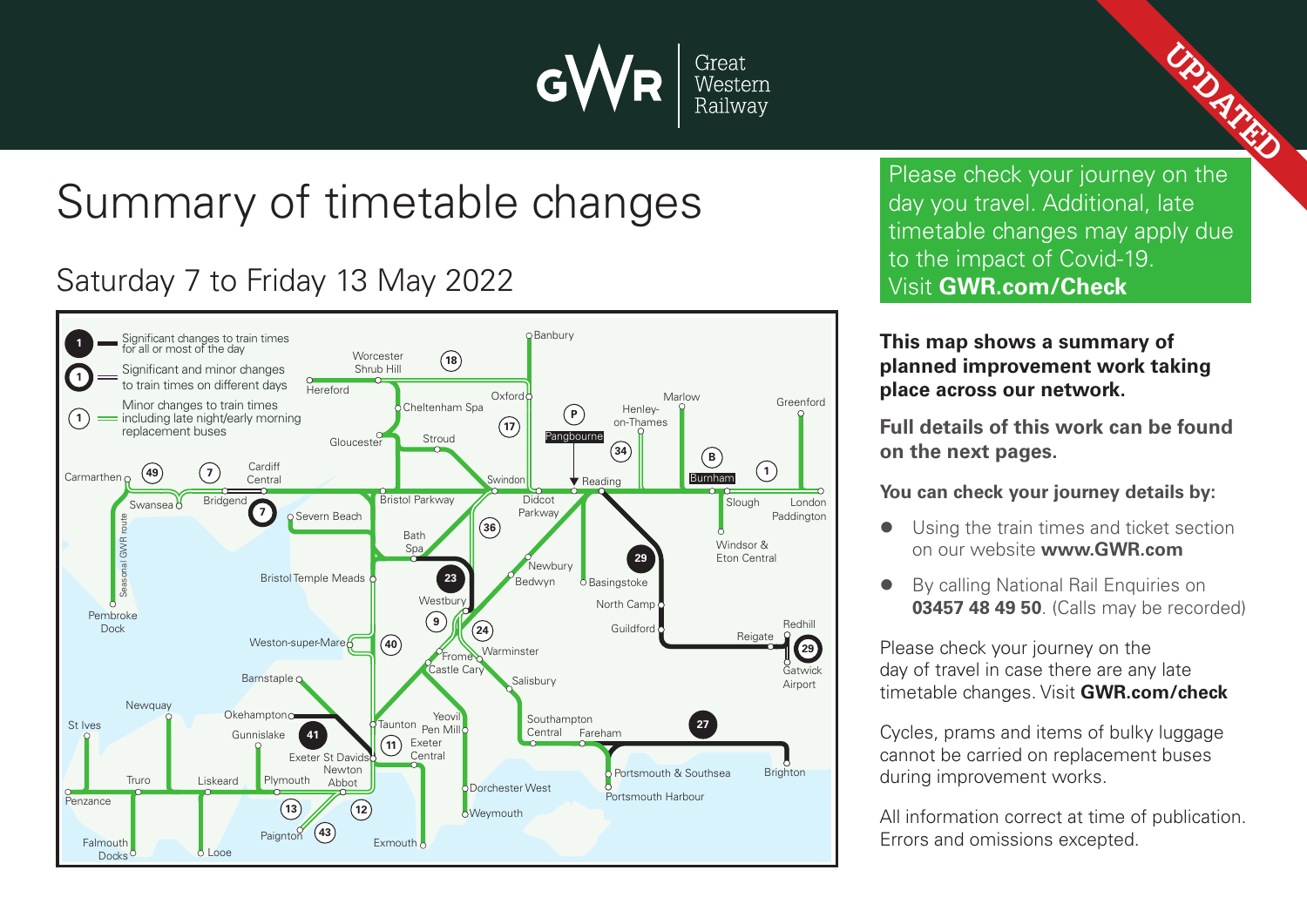## Saturday 7 to Friday 13 May 2022

| $\left( \mathbf{1}\right)$ | Saturday from approximately 2215 to Sunday until approximately 0745 - Trains to/from London Paddington will be revised. Some<br>trains will not run for their whole journey. Buses or alternative Tube connections will run to maintain connections.                                                                                                                                                                                                                                       |
|----------------------------|--------------------------------------------------------------------------------------------------------------------------------------------------------------------------------------------------------------------------------------------------------------------------------------------------------------------------------------------------------------------------------------------------------------------------------------------------------------------------------------------|
| $\bigodot$ (49)            | Saturday and Sunday - All weekend, trains between Cardiff Central and Swansea will divert via an alternative route between<br>Cardiff Central and Bridgend, adding up to 40 minutes to journey times. A few trains will not run. Some trains to / from Carmarthen will<br>be revised. Eastbound trains will generally depart EARLIER from stations in South Wales as far as Bridgend.                                                                                                      |
| $\left( \mathbf{Z}\right)$ | Monday to Thursday - The 2048, 2148 & 2248 London Paddington to Swansea will run up to 25 minutes later from Bridgend onwards.                                                                                                                                                                                                                                                                                                                                                             |
| $\left( \textbf{9}\right)$ | <b>Monday to Thursday</b> - The 2345 Bristol Temple Meads to Frome will terminate at Westbury. A bus will run from Westbury to Frome.                                                                                                                                                                                                                                                                                                                                                      |
| (11)(40)                   | Sunday - The 0759 Exeter St Davids to Bristol Temple Meads will run approximately 30 minutes later throughout. The 2350<br>London Paddington to Penzance will arrive Exeter St Davids approximately 20 minutes later than usual. The 2115 Penzance to<br>London Paddington will depart Exeter St Davids slightly EARLIER than usual.                                                                                                                                                       |
| (12)(13)                   | Saturday - The 1904 London Paddington to Plymouth will run slightly EARLIER from Exeter St Davids to Newton Abbot. The 2004<br>London Paddington to Plymouth will run slightly later from Exeter St Davids to Plymouth.                                                                                                                                                                                                                                                                    |
| (43)                       | <b>Sunday until approximately 1000</b> - Departures from Exeter St Davids towards Paignton and Plymouth will run slightly later from<br>Dawlish onwards.                                                                                                                                                                                                                                                                                                                                   |
| (12)(13)                   | Monday to Thursday from approximately 1930 until 0430 next day - Most services between Exeter St Davids, Newton Abbot<br>and Plymouth will be revised. Some trains will not run for all of their journey, and some eastbound trains will be replaced by buses<br>from Plymouth to Newton Abbot. We strongly advise you to check your journey before travelling, as different trains will have<br>different alterations applied to them.                                                    |
| (17)(18)                   | Sunday - The 2145 London Paddington to Worcester Shrub Hill will run non-stop from Didcot Parkway to Worcester Shrub Hill. A bus<br>will run to serve intermediate stations.<br>Monday - The 0500 Oxford to Didcot Parkway will not run. The 0520 Oxford to London Paddington will call additionally at Radley.                                                                                                                                                                            |
| 23 36                      | Saturday and Sunday - All weekend, buses will replace trains between Bath Spa and Trowbridge / Westbury. Some trains between<br>Swindon and Westbury will be retimed.                                                                                                                                                                                                                                                                                                                      |
| $\circled{24}$             | Sunday - The 0755 Westbury to Warminster will not run (no bus will be provided). The 0811 Warminster to Swindon will start from Westbury.<br>A bus will run EARLIER from Warminster to Westbury.                                                                                                                                                                                                                                                                                           |
| $\boldsymbol{\Omega}$      | Saturday and Sunday - All weekend, GWR services to/from Brighton will not run. Passengers should use other operators' services,<br>changing where necessary. GWR tickets will be valid.                                                                                                                                                                                                                                                                                                    |
| 49                         | Saturday and Sunday - In addition to the major engineering work taking place on this route on Sunday (see next item), the 2334<br>(Saturday) Reading to Gatwick Airport will terminate at Redhill. A bus will run from Redhill to Gatwick Airport. The 0611 Gatwick Airport<br>to Reading (terminating at Shalford) will start from Redhill. An alternative rail connection will be available from Gatwick Airport,<br>departing EARLIER, to connect with the train starting from Redhill. |